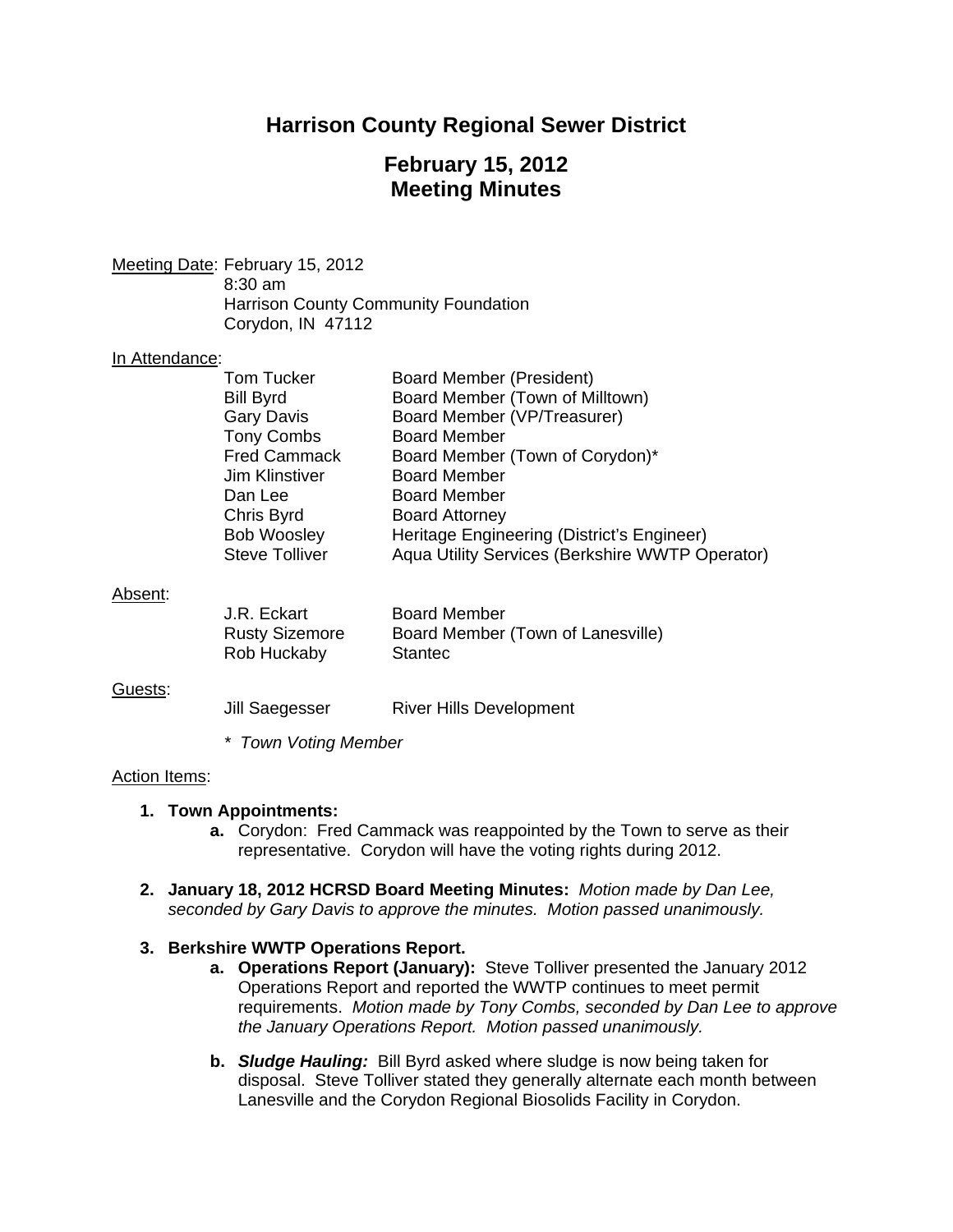HCRSD Mtg Minutes February 15, 2012 Page 2 of 4

> **c. Flow Meter Calibration:** Question was asked who performs the calibration for the flow meter? Steve Tolliver stated that his company now self performs the calibration. Steve stated that this saves the District money (he stated his Company can do it for less cost than the Company they previously used to provide these services, savings are approximate for each time calibration is performed).

### **4. New Salisbury EDA Grant Update:**

- **a. Engineering Design Services for WWTP Design:** *A motion was made by Dan Lee, seconded by Jim Klinstiver to approve the design contract with Heritage Engineering. Motion passed unanimously.* A copy of the contract was signed by Tom Tucker and provided to Jill Saegesser for submittal to EDA for official acceptance and approval.
- **b. EDA A/E Contract Follow Up Documentation:** Jill Saegesser presented a letter to the EDA for Tom Tucker's signature. This letter states that the solicitation and award of the Architecture/Engineering agreement meets the requirements of EDA. Jill requested that Tom sign the letter and she would send to EDA along with a copy of the signed agreement with Heritage Engineering. Letter was signed.
- **c. Easement Acquisition:** Bob Woosley and Chris Byrd reported that easement acquisition is underway. Specific discussions regarding amounts to be offered will be discussed in Executive Session.
- **d. Potential Funding Shortfall:** Tom Tucker and Bob Woosley approached the EDC on February 8, 2012 and made a request for \$280,000 to cover the potential shortfall of funds. Request was approved with the stipulation that any funds not expended would be returned to the EDC.

### **5. Treasurer's Report:**

**a.** *A motion was made by Gary Davis, seconded by Tony Combs, to approve the following invoices. Motion passed unanimously.* 

| Town of Corydon - January sewer charges             | \$4,283.94  |
|-----------------------------------------------------|-------------|
| Aqua Utility Services - Feb WWTP operating contract | \$2,349.84* |
| Harrison County REMC - Power charges                | \$987.17    |
| Aqua Utility Services - Sludge Hauling              | \$1,658.40  |
| IDEM $-2012$ base & flow permit fee                 | \$700.00    |
| Ramsey Water Co. - 2012 Billing Charges             | \$74.00     |
| IRSDA - 2012 membership dues                        | \$50.00     |
|                                                     |             |

*\*Aqua Utility Service's fee increased by 3% effective Jan. 1, 2012.* 

**b. Medical Campus Service, Town of Corydon (Credit for Cooling Towers):**  The Town of Corydon issued a credit in the amount of \$8,845.95 to the District to cover costs paid in 2011 for water used in the cooling towers that were not sent back into the sewer system for treatment. Moving forward in 2012 the District will be more diligent about making these adjustments at the time they occur to prevent this from happening again.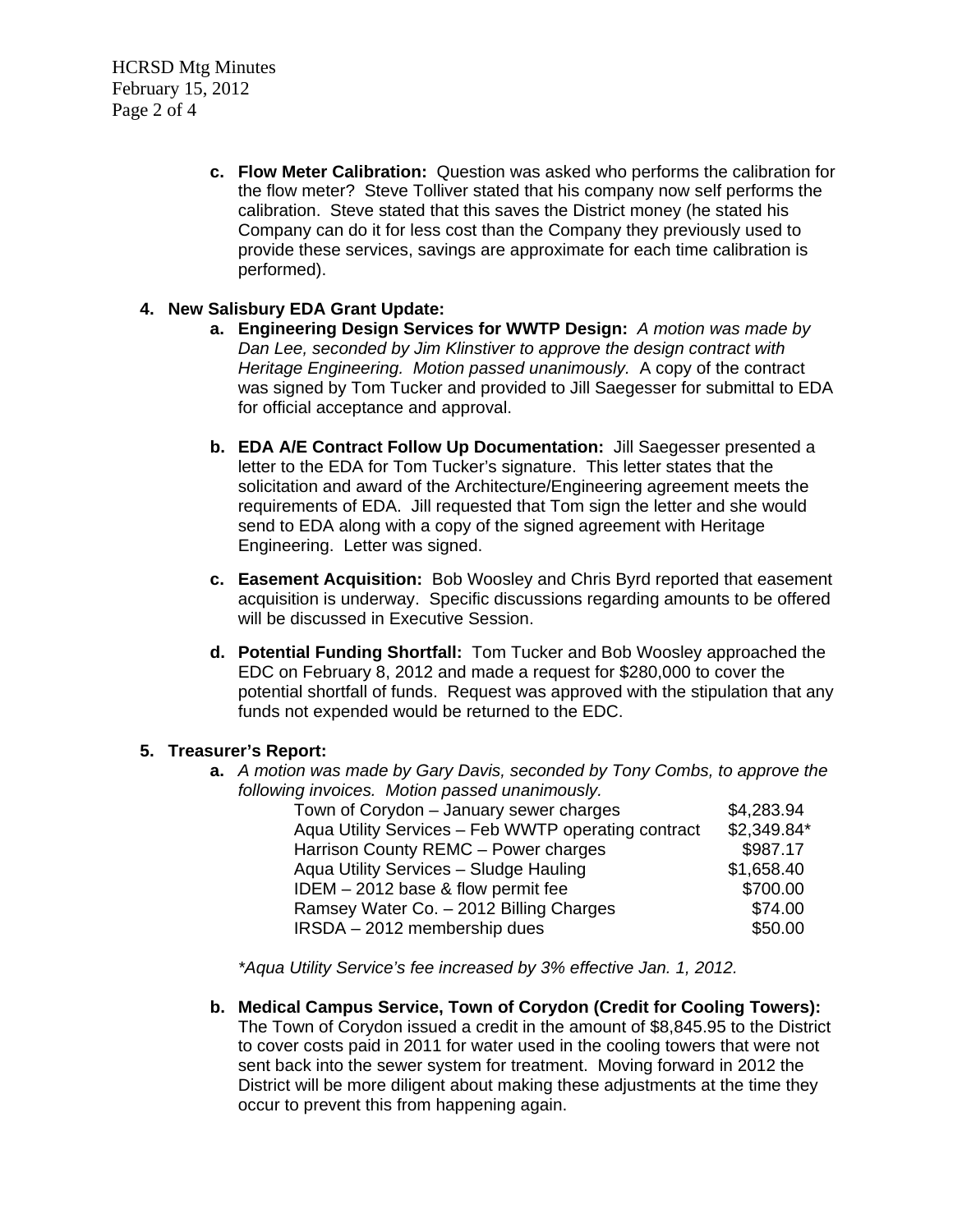- **c.** *A motion was made by Gary Davis, seconded by Jim Klinstiver to approve Heritage Engineering's invoice in the amount of \$2,511.00. This amount will be charged to the District's Operating Budget. Motion passed unanimously.*
- **d.** *A motion was made by Fred Cammack, seconded by Dan Lee to approve Dillman, Chastain and Byrd's invoices in the amount of \$50.45 for meetings. Motion passed unanimously.* This amount will be charged to the District's Operating Budget.
- **e.** *A motion was made by Gary Davis, seconded by Jim Klinstiver to approve Heritage Engineering's invoice in the amount of \$5,566.50. This amount will be charged to the District's Project's Budget. Motion passed unanimously.* This entire invoice was for easement acquisition and is eligible for reimbursement via the EDA Grant for the New Salisbury Project (if sufficient funds remain at the end of the project).
- **f.** *A motion was made by Tony Combs, seconded by Dan Lee to approve the January Treasurer's report. Motion passed unanimously*.
- **g. 2011 State Board of Accounts Audit:** Gary Davis made the Board aware that the SBOA recently completed the audit. The closing conference was recently held, no comments were placed on the report. SBOA stated they wish all District's were as organized as Harrison County.

### **6. Other Business:**

- **a. Lanesville Interchange Service:** Tom Tucker and Bob Woosley will initiate discussions with the Town of Lanesville regarding options for service to the Interchange. Bob distributed preliminary cost estimates of approximately \$1.3 to \$1.4M to take service from the Interchange to the Lanesville WWTP. A meeting will be scheduled with Lanesville in the coming weeks.
- **b. WWTP Tanks:** The District is currently storing old WWTP tanks at the Harrison County solid waste facility in Corydon. These tanks were acquired by the District at the time of transfer of ownership of the Berkshire WWTP to the District. Jim Klinstiver brought to the Board's attention that solid waste has asked if they can have these tanks. Bob Woosley and Steve Tolliver were instructed to review the condition of these tanks and determine if they can be utilized by the District in any way. If not needed the District will allow the Solid Waste District to take ownership of the tanks.

#### Next Meeting:

Special Meeting (Easement Discussions): **Wed. February 29, 2012 at 8:30 am** @ Harrison County Community Foundation Building.

Regular Board Meeting: **Wed. March 21, 2012 at 8:30 am** @ Harrison County Community Foundation Building.